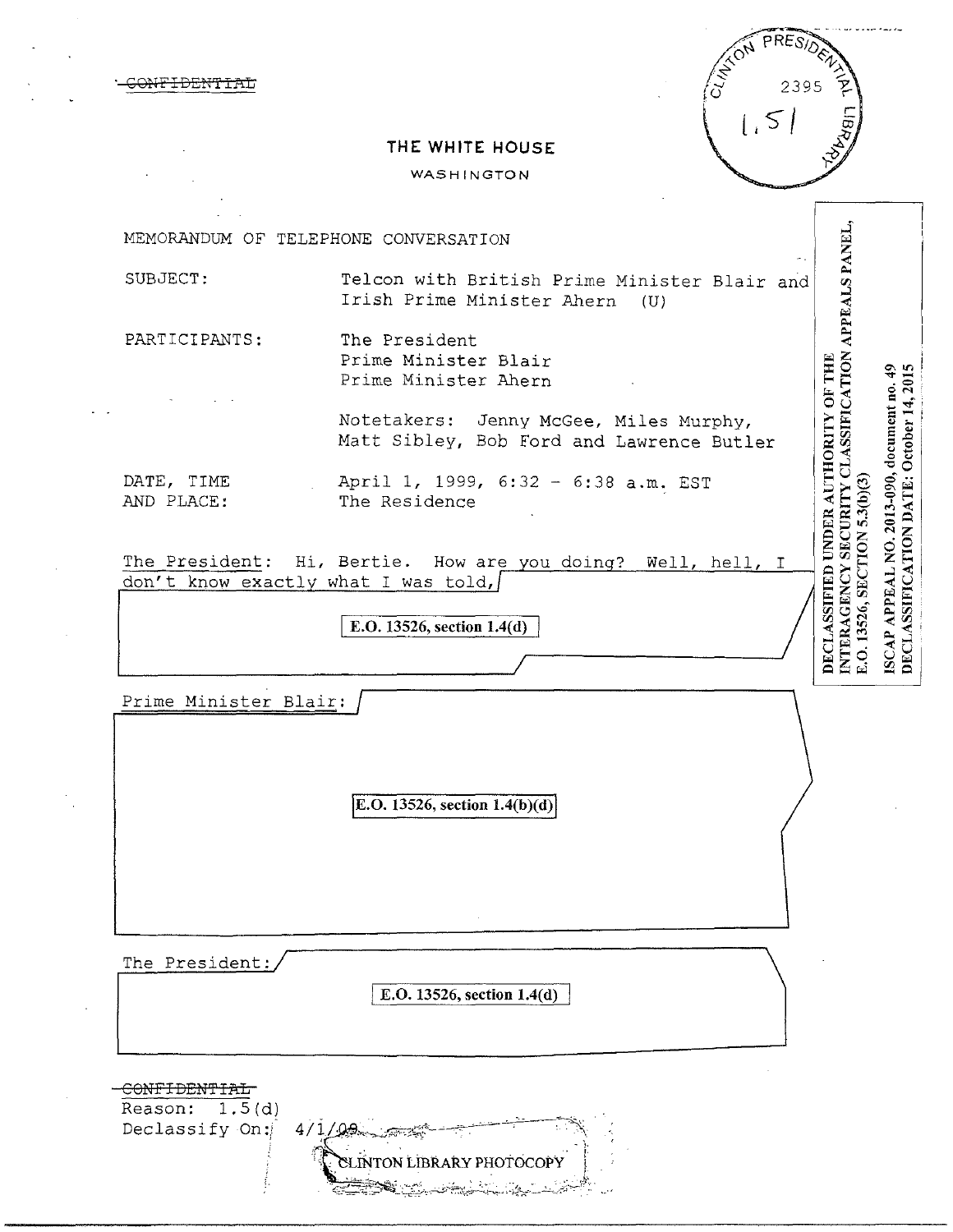| <b>E.O.</b> 13526, section $1.4(b)(d)$                                                                                                                                                                                                                                                                                                                                                              |  |                                 |
|-----------------------------------------------------------------------------------------------------------------------------------------------------------------------------------------------------------------------------------------------------------------------------------------------------------------------------------------------------------------------------------------------------|--|---------------------------------|
| Prime Minister Ahern:                                                                                                                                                                                                                                                                                                                                                                               |  |                                 |
|                                                                                                                                                                                                                                                                                                                                                                                                     |  |                                 |
|                                                                                                                                                                                                                                                                                                                                                                                                     |  |                                 |
|                                                                                                                                                                                                                                                                                                                                                                                                     |  |                                 |
|                                                                                                                                                                                                                                                                                                                                                                                                     |  |                                 |
|                                                                                                                                                                                                                                                                                                                                                                                                     |  |                                 |
| Prime Minister Blair: /                                                                                                                                                                                                                                                                                                                                                                             |  |                                 |
|                                                                                                                                                                                                                                                                                                                                                                                                     |  |                                 |
|                                                                                                                                                                                                                                                                                                                                                                                                     |  |                                 |
|                                                                                                                                                                                                                                                                                                                                                                                                     |  |                                 |
|                                                                                                                                                                                                                                                                                                                                                                                                     |  |                                 |
|                                                                                                                                                                                                                                                                                                                                                                                                     |  |                                 |
|                                                                                                                                                                                                                                                                                                                                                                                                     |  |                                 |
|                                                                                                                                                                                                                                                                                                                                                                                                     |  |                                 |
|                                                                                                                                                                                                                                                                                                                                                                                                     |  |                                 |
|                                                                                                                                                                                                                                                                                                                                                                                                     |  |                                 |
|                                                                                                                                                                                                                                                                                                                                                                                                     |  |                                 |
|                                                                                                                                                                                                                                                                                                                                                                                                     |  |                                 |
|                                                                                                                                                                                                                                                                                                                                                                                                     |  |                                 |
|                                                                                                                                                                                                                                                                                                                                                                                                     |  |                                 |
| Prime Minister Ahern:                                                                                                                                                                                                                                                                                                                                                                               |  |                                 |
|                                                                                                                                                                                                                                                                                                                                                                                                     |  |                                 |
|                                                                                                                                                                                                                                                                                                                                                                                                     |  |                                 |
|                                                                                                                                                                                                                                                                                                                                                                                                     |  |                                 |
|                                                                                                                                                                                                                                                                                                                                                                                                     |  |                                 |
|                                                                                                                                                                                                                                                                                                                                                                                                     |  |                                 |
|                                                                                                                                                                                                                                                                                                                                                                                                     |  |                                 |
|                                                                                                                                                                                                                                                                                                                                                                                                     |  |                                 |
|                                                                                                                                                                                                                                                                                                                                                                                                     |  |                                 |
|                                                                                                                                                                                                                                                                                                                                                                                                     |  |                                 |
|                                                                                                                                                                                                                                                                                                                                                                                                     |  |                                 |
|                                                                                                                                                                                                                                                                                                                                                                                                     |  |                                 |
|                                                                                                                                                                                                                                                                                                                                                                                                     |  |                                 |
|                                                                                                                                                                                                                                                                                                                                                                                                     |  |                                 |
|                                                                                                                                                                                                                                                                                                                                                                                                     |  | E.O. 13526, section $1.4(b)(d)$ |
|                                                                                                                                                                                                                                                                                                                                                                                                     |  |                                 |
|                                                                                                                                                                                                                                                                                                                                                                                                     |  |                                 |
|                                                                                                                                                                                                                                                                                                                                                                                                     |  |                                 |
|                                                                                                                                                                                                                                                                                                                                                                                                     |  |                                 |
| The President: It's naïve for them to believe you can have a<br>break or a pause or wait for Easter without this thing getting<br>out. It's not possible. (2)<br>Prime Minister Blair:<br>Prime Minister Ahern:<br>Prime Minister Blair:<br>The President: No, no, It's all right. Have you been up all<br>night? (U)<br>Prime Minister Blair: You have problems. I gather you've been<br>$up.$ (U) |  |                                 |
|                                                                                                                                                                                                                                                                                                                                                                                                     |  |                                 |
|                                                                                                                                                                                                                                                                                                                                                                                                     |  |                                 |
| The President: Tony, what are you going to do the rest of the<br>day? Are you going to bed? (U)                                                                                                                                                                                                                                                                                                     |  |                                 |
| CONFIDENTIAL                                                                                                                                                                                                                                                                                                                                                                                        |  |                                 |
|                                                                                                                                                                                                                                                                                                                                                                                                     |  |                                 |

 $\label{eq:2.1} \frac{1}{2} \sum_{i=1}^n \frac{1}{2} \sum_{j=1}^n \frac{1}{2} \sum_{j=1}^n \frac{1}{2} \sum_{j=1}^n \frac{1}{2} \sum_{j=1}^n \frac{1}{2} \sum_{j=1}^n \frac{1}{2} \sum_{j=1}^n \frac{1}{2} \sum_{j=1}^n \frac{1}{2} \sum_{j=1}^n \frac{1}{2} \sum_{j=1}^n \frac{1}{2} \sum_{j=1}^n \frac{1}{2} \sum_{j=1}^n \frac{1}{2} \sum_{j=1}^n \frac{$ 

 $\sim 10^{-10}$